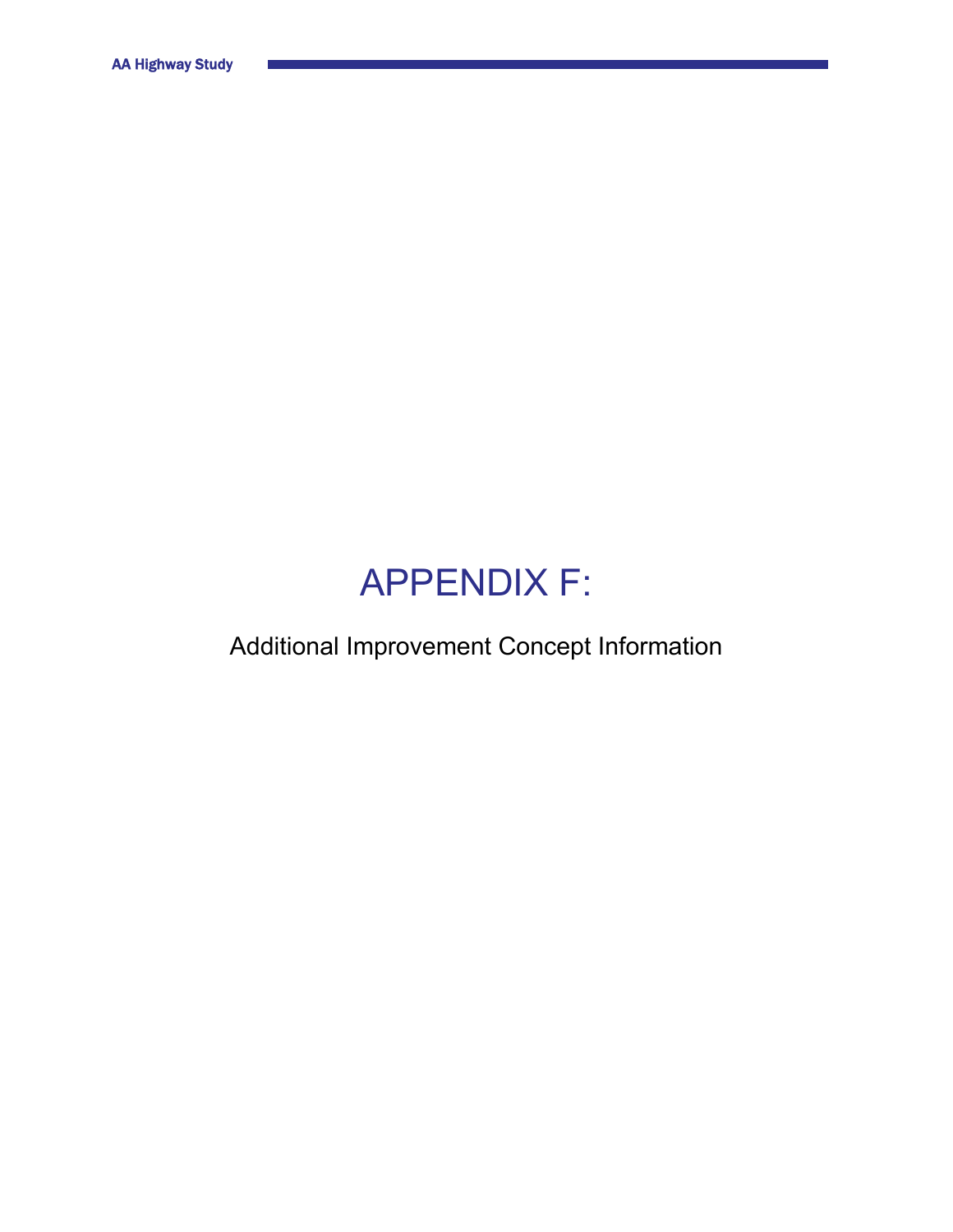|        | <b>Improvement Concepts - Spots and Segments</b> |                        |                                                                        |                   |                        |                  |                      |          |                |                 |           |            |                            |                            |                                                                                     |                          |                |                                         |                        |           |                                       |                                                                                |                         |                                          |             |                                |                                                                     |           |  |                                                                                                                                                          |
|--------|--------------------------------------------------|------------------------|------------------------------------------------------------------------|-------------------|------------------------|------------------|----------------------|----------|----------------|-----------------|-----------|------------|----------------------------|----------------------------|-------------------------------------------------------------------------------------|--------------------------|----------------|-----------------------------------------|------------------------|-----------|---------------------------------------|--------------------------------------------------------------------------------|-------------------------|------------------------------------------|-------------|--------------------------------|---------------------------------------------------------------------|-----------|--|----------------------------------------------------------------------------------------------------------------------------------------------------------|
|        | Location                                         |                        |                                                                        |                   |                        | Features         |                      |          |                |                 |           |            | <b>High Crash Location</b> |                            |                                                                                     |                          |                | <b>Identified or Committed Project?</b> |                        |           |                                       |                                                                                | LO/S Input              |                                          |             | <b>Geometric Issue?</b>        | <b>Additional Comments</b>                                          |           |  |                                                                                                                                                          |
|        |                                                  |                        |                                                                        |                   |                        |                  | Performer            |          |                |                 |           |            |                            |                            |                                                                                     | Indooint to Intersection | rinal Arter    |                                         |                        |           |                                       | <b>Unsponsored Identified</b>                                                  |                         | Sponsored Identified / Committed Project |             |                                |                                                                     |           |  |                                                                                                                                                          |
| Number | ation ID                                         |                        |                                                                        |                   |                        |                  |                      |          |                |                 |           |            |                            |                            |                                                                                     | Distance (ft)            |                |                                         |                        |           | CHAF                                  | Description                                                                    | CHAF / ID No.           | Description                              | 2020 Score  |                                |                                                                     |           |  |                                                                                                                                                          |
|        |                                                  | KY 9<br>Pendletor      | Short Ivor Rd                                                          | $3.628 - 3.928$   | 7800                   | 19.418           | <b>No</b>            | 55       |                |                 | - 10      |            | $\sim$                     | Truck Climbing Lane        | WB, MPs 3.577 - 2.833 (Pendleton)                                                   | 269                      | Rural          |                                         | $Yes$ 1.06             |           |                                       |                                                                                |                         |                                          |             | $^{\circ}$                     |                                                                     | No.       |  | n CRF Threshold: no LO/S Comments                                                                                                                        |
|        |                                                  | KY 9                   | KY 159 - New Hope Rd                                                   | 0.296             | 7800                   | 19,418           | No.                  | 55       |                | <b>12</b>       | 10        | Yes        | $\circ$                    | Truck Climbing Lane        | APs 18.809 (Bracken) -0.315 (Peno<br>7,200 ft                                       | 100                      | Rural          |                                         | $0 - 0.91$             |           | IP20080380                            | Improve Intersection                                                           |                         |                                          |             | $\overline{2}$                 | Transition Issue of Passing Lane                                    | No.       |  | ssing Lane Drops Past Intersection; No Turn Lanes; Mostly Collisions with                                                                                |
|        |                                                  | KY 9<br><b>Bracken</b> | lier Rd                                                                | 19,804            | 7300                   | 19.418           | Yes                  | 55       |                | 12              | 11        | Yes        | $\sim$                     | <b>Truck Climbing Lane</b> | 3, MPs 18.809 (Bracken) -0.315 (Pendi<br>7.200 ft                                   | 1943                     | Rural          |                                         | 0.83                   |           | IP20190008                            | Improve Intersection                                                           | IP20020207              | Widen to 4-Lane Divided                  | 26.4        | $\rightarrow$                  | Maior Traffic Generator: Add Turn Lanes                             | No.       |  | Acquiring Route: Turn Lanes Not Warranted: 75% Crashes Injury                                                                                            |
|        |                                                  | KY9<br>Bracken         | Foster Rd                                                              | 18.809            | 5800                   | 10.558           | No.                  | 55       |                | 12              | 11        | Yes        | $\circ$                    | <b>Turning Lane</b>        | EB LT, 18.856 - 18.809 (Bracken), 12' wide                                          | $\circ$                  | Rural          |                                         |                        |           |                                       |                                                                                | IP20070207              | Widen to 4-Lane Divided                  | 26.4        | $\overline{1}$                 | Need Turn Lanes                                                     | No        |  | oute Transferring to County: Iler Road Considered Instead for Turn Lanes                                                                                 |
|        |                                                  | KY 9<br>Bracker        | Kennon Rd                                                              | 18.335 - 18.63    | 5800                   | 10.558           | No                   | 55       |                | 12 <sub>1</sub> |           |            | $\circ$                    | <b>Turning Lane</b>        | EB LT, 18.856 - 18.809 (Bracken), 12' wide                                          | 919                      | Rural          |                                         | 0.98                   |           |                                       |                                                                                | IP20070207              | Widen to 4-Lane Divided                  | 26.4        | $\overline{0}$                 |                                                                     | No        |  | F<1: Explore as Part of Corridor-Wide project for Adding / Modifying Climbing                                                                            |
|        |                                                  | KY 9<br>Bracken        | Holts Creek Rd                                                         | $17.612 - 17.9$   | 5800                   | 10.558           | Yes                  | 55       |                | <b>12</b>       | 12        | No.        | <sup>1</sup>               | Truck Climbing Lane        | EB. MPs 17.865 - 16.715 (Bracken), 6.075 ft                                         | $\sim$ 0                 | Rural          |                                         | $0 - 0.94$             |           |                                       |                                                                                | IP20070207              | Widen to 4-Lane Divided                  | 26.4        | $\overline{1}$                 | Need Turn Lanes                                                     | No        |  | CRF<1: Turn Lanes Not Warranted Per Traffic Count                                                                                                        |
|        |                                                  | KY 9<br>Bracker        | KY 1019 - Lenoxsburg Foster Rd                                         | 16.856            | 7300                   | 19.418           | No                   | 55       |                |                 |           |            | $\circ$                    | Lane                       | Turning Lanes:<br>EB LT, MPs 16.856 - 16.915, 12' wide                              | 744                      | Rural          |                                         | 1.18                   |           |                                       |                                                                                | IP20070207              | Widen to 4-Lane Divided                  | 26.4        | $\circ$                        |                                                                     | No        |  | Passing Lane; Left Turn Lanes; Several Angle Collisions<br>F<1: Explore as Part of Corridor-Wide project for Adding / Modifying Climbing                 |
|        |                                                  | KY 9<br>Bracker        | N/A                                                                    | 15.850 - 16.15    | 7300                   | 19.418           | No.                  | 55       |                | 12              | 11        | No         | $\circ$                    | Truck Climbing Lane        | EB, MPs 17.865 - 16.715 (Bracken), 6,075 ft                                         | 2983                     | Rural          |                                         | 0.98                   |           |                                       |                                                                                | IP20070207              | Widen to 4-Lane Divided                  | 26.4        | $\sim$                         |                                                                     | No        |  |                                                                                                                                                          |
|        |                                                  | KY 9<br>Bracken        | Eden Ridge Rd                                                          | 15.687            | 7300                   | 19.418           | Yes                  | 55       |                |                 |           | No         | <sup>1</sup>               | Truck Climbing Lane        | EB, MPs 17.865 - 16.715 (Bracken), 6,075 ft<br>EB LT, MPs 10.259 - 10.310, 12' wide | 5428                     | Rural          |                                         |                        |           |                                       |                                                                                | IP20070207              | Widen to 4-Lane Divided                  | 26.4        | <sup>1</sup>                   | Need Turn Lanes                                                     | No        |  | RF<1; Turn Lanes Not Warranted Per Traffic Count                                                                                                         |
|        | $\mathbb{R}$                                     | KY 9<br>Bracken        | KY 1159                                                                | 10.259 - 10.55    | 6400 / 5500            | 19.418           | <b>No</b>            | 55       |                | 12              | 11        | Yes        | $\overline{0}$             | Turning                    | WB LT, MPs 10.210 - 10.259, 12' wir                                                 | 2540                     | Rural          | 75 - Goose C                            | 1.77                   |           |                                       |                                                                                | IP20080277              | Widen to 4-Lane Divided                  | 24.0        | $\sim$                         |                                                                     | No.       |  | Left Turn Lanes: No Apparent Bridge Drains: Head-On and Sideswipe Crashes                                                                                |
|        |                                                  | KY 9<br>Bracken        | KY 875 - Mt. Zion Rd                                                   | 7.751             | 5500                   | 19,418           | Yes                  | 55       |                | <b>12</b>       | 11        | Yes        | $\circ$                    | Truck Climbing Lane        | EB. MPs 7.550 - 8.240, 3.640 ft<br>EB LT, MPs 5.546 - 5.600                         | 1061                     | Rural          |                                         |                        |           | IP20150014                            | Improve Intersection                                                           | IP20080277              | Widen to 4-Lane Divided                  | 24.0        | $\overline{2}$                 | Turn Lanes: Tight Radii                                             | No.       |  | B Passing Lane: No Turn Lanes: Three Angle Collisions                                                                                                    |
|        |                                                  | KY 9<br>Bracken        | KY 19 - Augusta Chatham Rd                                             | 5.546             | 5500 / 6200            | 19.418           | No.                  | 52       |                | 12              | 11        | Yes        | $\circ$                    | Turning                    | WB LT, MPs 5.495 - 5.546<br>EB LT. MPs 2.831 - 2.775. 12' wide                      |                          | Rural          |                                         | 2.03                   |           |                                       |                                                                                | IP20080277 / IP20080553 | Widen to 4-Lane Divided                  | 24.0 / 29.5 | $\sim$ 0                       |                                                                     | No        |  | Left Turn Lanes; Car Park; Several Angle Collisions; Several Animal Collisions                                                                           |
|        |                                                  | KY 9<br>Bracken        | Hook Ln                                                                | 2.831             | 1210                   | 19,418           | <b>No</b>            | 55       |                | <b>12</b>       | 11        | Yes        | <sup>1</sup>               | Tuming                     | WB RT, MPs 2.831 - 2.775, 12' wide<br>EB LT, MPs 17.049 - 17.080, 14' wide          |                          | Rural          |                                         |                        |           |                                       |                                                                                | IP20080553              | Widen to 4-Lane Divided                  | 29.5        | $\overline{1}$                 | Turning Traffic with Trailers                                       | No.       |  | tential Future Private Adiacent Land Development                                                                                                         |
| 14     | G                                                | KY 9<br>Mason          | KY 435                                                                 | 17.049            | 5800 / 6400            | 10.558           | No.                  | 55       | $\overline{a}$ | 12              | 10        | Yes        | 14                         | Turning                    | EB RT, MPs 17.049 - 17.080, 12' wide<br>EB LT. MPs 15.104 - 14.941. 14' wide        |                          | Rural          |                                         | Yes 1.30               |           |                                       |                                                                                |                         |                                          |             | $\sim$                         |                                                                     | No        |  | Crashes Post Construction; Wet Conditions; 3 Run Off Roadway                                                                                             |
|        |                                                  | KY 9<br>Mason          | Slack Pike                                                             | 14.642 - 14.94    | 200                    | 10.558           | No.                  | 55       |                | 12              | $\circ$   | No.        | 14                         | Turning                    | EB RT, MPs 15.004 - 14.941, 12' wide<br>EB LT. MPs 12.620 - 12.773. 14' wide        |                          | Rural          |                                         | Yes 152                |           |                                       |                                                                                |                         |                                          |             | $\sim$ 0                       |                                                                     | No.       |  | valuation of Crash Data Showed Post-Construction Crashes Occurred in Parking Lot                                                                         |
|        | <b>H</b>                                         | KY 9<br>Masor          | Downing Dr                                                             | 12.620            | 9200                   | 10.558           | Yes                  | 55       |                |                 | 10        |            | 14                         | Turning                    | EB RT. MPs 12.620 - 12.773. 12' wide<br>MPs 10.256 - 12.242, 10,490 ft, 14' wide    |                          | Urban / Rural  |                                         | es 1.76                |           |                                       |                                                                                |                         |                                          |             | $\circ$                        |                                                                     | No        |  | Lighting on Ramp; Interchange                                                                                                                            |
|        |                                                  | KY 9<br>Mason          | Kenton Station Dr                                                      | 10.861            | 12400                  | 13.735           | Yes                  | 55       |                | 12              |           | No         | 14 - TWLTL                 | TWLTL / Turning            | EB LT Turn Lane                                                                     |                          | Urban          | 80.7 - Lay                              | 1.16                   | L - Angle |                                       |                                                                                | IP20160298              | Construct Right Turn Lane                | 31.8        | $\overline{\phantom{a}}$       | Add Right Turn Lane to Hospital                                     | No        |  | No Right Turn Lane; 8 Rear End Collisions; No Lighting                                                                                                   |
|        |                                                  | KY 9<br>Masor          | <b>US 62</b><br>larket Square Dr, Tucker Dr, Walmart Way 9.250 - 10.00 | $10.180 - 10.567$ | 3900 / 13400           | 13.735 / 14.169  |                      | 45       |                |                 | 2/1       |            | 14 - TWLTL                 | TWLTL / Turning            | Verify turning lanes. WB LT 12' wide                                                |                          | Urban          |                                         | 2.85 - 3.89            |           |                                       |                                                                                | IP20170079              | Improve Intersection                     | 75.6        | $\sim$                         |                                                                     | No        |  | All Right Turns Shared: Double Lefts on All Approaches: Primarily Rear End Crashes                                                                       |
| 19     |                                                  | KY 9<br>KY 9           | KY 1448 - Maple Leaf Rd                                                | 8.969             | 13400<br>13400 / 12000 | 14.169<br>14.169 | Yes                  | 45<br>55 |                | 12              | 10        |            | Mountabl<br>5 - Mountable  | Turning                    | Various, 12' wide<br>EB LT, MPs 8.969 - 9.000, 12' wide                             |                          | Urban<br>Urban |                                         | es 0.90 - 1.52<br>2.08 |           | Maysville SUA ID T                    | Improve Intersection                                                           |                         |                                          |             | <sup>1</sup><br>$\overline{0}$ | <b>Future Planned Development</b>                                   | No<br>No. |  | eft and Right Turn Lanes; Mix of Rear End, Angle, and Opposing Left Turn Crashes<br>eft and Right Turn Lanes: Striping May be an Issue: Read End Crashes |
|        | M                                                | Mason<br>KY 9<br>Mason | KY 11                                                                  | 7.560             | 12000 / 8200           | 14.169 / 13.395  | No.<br>Yes           | 55       |                |                 | 10        | Yes<br>Yes | 5-Mountable                | Turning                    | EB RT, MPs 8.969 - 9.035, 12' wide<br>EB LT, MPs 7.560 - 7.617, 10' wid             |                          |                |                                         | $15 - 2.83$            |           | IP20110092 / IP20060255               | Videning, access control, overhead lighting                                    | IP20160183 / IP20190115 | Widen to 4-Lane Divided                  | 50.4 / 50.4 | $\sim$                         |                                                                     | No.       |  | lear End Crashes: Shared Through / Right Lanes                                                                                                           |
|        | AC.                                              | KY 9<br>Mason          | <b>Strades Run Pike</b>                                                | $6.990 - 7.42$    |                        | 13,395           | No.                  | 55       |                | 12              | 10        |            | $\sim$                     | Turning                    | WB LT, MPs 7.521 - 7.560, 10' wide<br>FRIT MPc 7 380 - 7 352                        |                          | Urban          |                                         | 102                    |           | rille SUA ID L / IP201100             | ve transition. Widening, access cont                                           | IP20160183 / IP2019011  | Widen to 4-Lane Divided                  | 50.4 / 50.4 | $\sim$                         |                                                                     | No.       |  | In CRF Threshold; Explore as Part of Corridor-Wide project for Adding / Modifying                                                                        |
|        |                                                  | KY 9<br>Mason          | Knoweshaw Rd                                                           | $5.900 - 6.23$    | 8200<br>8200           | 13.395           | No.                  | 55       |                | <b>12</b>       | 10        | No.        | $\overline{0}$             | Turning                    |                                                                                     |                          | Rural<br>Rural |                                         | Yes 1.02 - 1.36        |           | IP20060255<br>IP20110092 / IP20060255 | overhead lighting<br>Idening, access control, overhead lighting                | IP20160183 / IP2019011  | Widen to 4-Lane Divided                  | 50.4 / 50.4 | $\sim$                         |                                                                     | No.       |  | mbing Lanes<br>ear End Crashes: No Turn Lanes: No Painted Stop Bars on Approaches                                                                        |
|        |                                                  | KY 9<br>Masor          | N/A Farm Entrance                                                      | $5.200 - 5.400$   | 8200                   | 13.395           | No                   | 55       |                | 12              | 10        |            | $\circ$                    |                            |                                                                                     |                          | Rural          | 93 - Railroad                           | 0.80                   |           | IP20110092 / IP20060255               | dening, access control, overhead lightin                                       | IP20160183 / IP2019011  | Widen to 4-Lane Divided                  | 50.4 / 50.4 | $\sim$                         |                                                                     | No        |  | tality Involved Human Behavior; Alcohol                                                                                                                  |
|        |                                                  | KY 9<br>Mason          | Clarkson Sherman Rd                                                    | 4.740             | 8200                   | 13.395           | Yes but              | 55       |                | 12              | 10        | <b>No</b>  | $\qquad \qquad \bullet$    |                            |                                                                                     |                          | Rural          |                                         |                        |           | IP20060255 / IP20110093               | idening, access control, overhead lightin                                      | IP20150186              | Construct Right Turn Lane                | 40.0        | $\overline{1}$                 | Turn Lanes for Landfill Access                                      | No        |  | rucks Turning into Landfill; No Painted Stop Bars on Approaches                                                                                          |
|        |                                                  | KY 9<br>Masov          | KY 1449 - Orangeburg Rd                                                | 3.781             | 6100                   | 13.395           | ufficies<br>No       | 55       |                |                 |           |            | $\circ$                    | Turning                    | EB LT. MPs 3.781 - 3.843. 12' wide                                                  |                          | Rural          |                                         | 1.58                   | 1-Rear E  | IP20060255 / IP20110093               | dening, access control, overhead lighting                                      | IP20160183              | Widen to 4-Lane Divided                  | 50.4        | $\circ$                        |                                                                     | No        |  | ngle Collisions: Wide Flares for Right Turning Traffic: Oversized and Dual Stop Sign                                                                     |
|        |                                                  | KY 9<br>Mason          | Marathon/Vaughn Ln                                                     | 2.960             | 6100                   | 13.395           | No.                  | 55       |                | 12              | 10        | No.        | $\circ$                    |                            | WB LT, MPs 3.729 - 3.781, 12' wide                                                  |                          | Rural          |                                         | 1.11                   |           | P20060255 / IP2011009                 | Videning, access control, overhead lighting                                    |                         |                                          |             | $\overline{1}$                 | Re-Paint Lane Lines / Edge Lines                                    | No        |  | n Side Street<br>ucks Turning in/out of Gas Station; No Turn Lanes; No Painted Stop Bars on                                                              |
|        |                                                  | KY 9<br>Mason          | KY 1234                                                                | 0.742             | 6100                   | 13.395           | No                   | 55       |                |                 |           |            | $\circ$                    |                            |                                                                                     | 760                      | Rural          |                                         |                        |           | P20060255/IP20110093                  | Videning, access control, overhead lighting                                    |                         |                                          |             | $\overline{2}$                 | Turn Lane; Road Width                                               | No        |  | ollision with Animal; Striping Confusing; Looks Like Turn Lane                                                                                           |
| 29     |                                                  | KY 9<br>Lewis          | Garrard Rd                                                             | 30,360            | 5000                   | 15.151           | <b>No</b>            | 55       |                | 12              | 11        | Yes        | $\sim$                     |                            |                                                                                     |                          | Rural          |                                         | 0.78                   |           |                                       |                                                                                |                         |                                          |             | $\overline{2}$                 | No Passing Zone Needed                                              | No.       |  | sues with Cars Passing                                                                                                                                   |
| 30     | AD                                               | KY 9<br>Lewis          | N/A                                                                    | 29.014 - 29.31    | 5000                   | 15.151           | No.                  | 55       |                | 12              | 11        | No.        | $\sim$                     | Turning                    | EB LT, MPs 28.480 - 28.380, 12' wide                                                | 2820                     | Rural          |                                         | 0.78                   |           |                                       |                                                                                |                         |                                          |             | $\overline{2}$                 | Payement Issue - Payement Markers, Crack Sealing                    | No.       |  | CRF<1: Explore as Part of Corridor-Wide Project for Payement Management                                                                                  |
|        |                                                  | KY 9<br>Lewis          | KY 57                                                                  | 28,380            | 5000 / 4900            | 15.151 / 15.451  | <b>No</b>            | 55       |                | <b>12</b>       | 11        | Yes        | $\sim$                     | Turning                    | EB RT, MPs 28.445 - 28.380, 12' wide<br>EB LT, MPs 28.380 - 28.445, 12' wide        |                          | Rural          |                                         | 1.88                   |           |                                       |                                                                                | 9-8807.00               | Reconstruct KY 57                        |             | $\sim$                         |                                                                     | No.       |  | Head on Collisions: Left and Right Turn Lanes: Striping Appears to be Faded                                                                              |
|        |                                                  | KY 9<br>Lewis          | Simmons Rd                                                             | 27.175 - 27.47    | 5500                   | 15.451           | <b>No</b>            | 55       |                | <b>12</b>       | 11        | No.        | $\circ$                    | Truck Climbing Lane        | B RT, MPs 28.830 - 28.480, 12' wide<br>EB. MPs 26.040 - 25.725                      | 5993                     | Rural          |                                         | 0.95                   |           |                                       |                                                                                |                         |                                          |             | $\sim$                         |                                                                     | No.       |  | CRF<1: No LO/S Comments                                                                                                                                  |
|        | AC.                                              | KY 9<br>I ewis         | N/A                                                                    | 22.100            | 5500                   | 15.451           | No.                  | 55       |                | 12              | 11        | No.        | $\overline{0}$             | <b>Truck Climbing Lane</b> | EB. MPs 22.710 - 22.410<br>WB, MPs 22.559 - 21.989                                  |                          | Rural          |                                         |                        |           |                                       |                                                                                | 9.20010.00              | Address Payement Condition               |             | $\rightarrow$                  | Short Passing Lane                                                  | No.       |  | F<1; Explore as Part of Corridor-Wide project for Adding / Modifying Climbing                                                                            |
|        |                                                  | KY 9<br>Lewis          | KY 2523 - Lions Ln                                                     | 12.749            | 5000                   | 15.451           | No.                  | 55       |                | 12              | 11        | Yes        | 14                         | Turning                    | EB LT. MPs 12.805 - 12.749. 12' wide<br>WB RT, MPs 12.749 -12.715, 12' wide         |                          | Rural          |                                         |                        |           |                                       |                                                                                |                         |                                          |             | $\sim$                         |                                                                     | No        |  | eviously Brought up by D9; No Identified Crashes                                                                                                         |
|        |                                                  | KY 9<br>Lewis          | KY 59 / Fairlane Dr                                                    | 11.205            | 5000/5100              | 15.451 / 19.148  | <b>Planning Stud</b> | 55       |                | 12              | 11        | Yes        | $\circ$                    | urning / Truck Climbing    | <b>Turning Lanes:</b><br>EB LT, MPs 11.205 - 11.275, 12' wide                       | $\circ$                  | Rural          | 068B00100N - Go<br>37.9 - Dry Run Cre   | 1.20                   |           | IP20110103                            | leconstruct KY 9 - turn lanes, lighting, sigl<br>distance, reduce speed limit. |                         |                                          |             | $\sim$                         |                                                                     | Yes       |  | Hor. Curve (10.812-11.133) Left Turn Lanes Only; Angle Collisions; Culverts on Both Sides of Road                                                        |
| 36     |                                                  | KY 10<br>Lewis         | KY 1306 - Kinney Rd                                                    | 11.805 - 12.10    | 2600/4600              | 9.869            | No                   | 55       |                |                 |           |            | $\circ$                    |                            |                                                                                     |                          | Rural          |                                         | 1.85                   |           |                                       |                                                                                |                         |                                          |             | $\overline{0}$                 |                                                                     | No        |  | veway in Curve; Fatality - Striking Tree; No Turn Lanes                                                                                                  |
|        |                                                  | KY 10<br>Lewis         | KY 3311                                                                | 14.183 - 14.483   | 1300                   | 9.599            | <b>No</b>            | 55       |                | 12              | 11        |            | $\circ$                    | Turning                    | EB LT, MPs 14.365 - 14.306, 12' wide<br>WB RT, MPs 14.420 -14.365, 12' wide         |                          | Rural          |                                         |                        |           |                                       |                                                                                |                         |                                          |             | $\sim$                         |                                                                     | No        |  | CRF<1: No LO/S Comments                                                                                                                                  |
| 38     | <b>W</b>                                         | KY 10<br>Greenup       | KY 7                                                                   | 8.289             | 1800/2900              | 9.599            | No.                  | 55       |                | 12              | 12        | No         | $\circ$                    | Turning                    | EB RT, MPs 8.206 - 8.289, 12' wide<br>EB LT, MPs 8.206 - 8.289, 12' wide            | 940                      | Rural          | 45B00071N - F<br>6.4 - Tygarts C        | 2.11                   |           |                                       |                                                                                |                         |                                          |             |                                | Existing Overhead Caution Lights but a Lot of Crashes; Add Lighting | No        |  | Angle Collisions; Multiple Angle Collisions Nearby                                                                                                       |
|        |                                                  | KY 10<br>Greenuc       | <b>US 23</b>                                                           | 11.582            | 2900/6700              | 559/11.417       |                      | 55       |                |                 | <b>12</b> |            | $\circ$                    | Turning                    | EB RT, MPs 11.461 - 11.582, 12' wide<br>EB LT, MPs 11.518 - 11.582, 12' wide        | 639                      | Rural          |                                         | 3.77                   |           |                                       |                                                                                |                         |                                          |             | $\overline{1}$                 | Fog: Need Alert for Signa                                           | No        |  | pe Issues: 8 Angle Collisions: 5 Rear End Collisions: Left and Right Turn Lanes                                                                          |
|        |                                                  | KY 9<br>Carter         | KY 7 (North)                                                           | 6,498             | 3000                   | 15.923           | Yes                  | 55       |                | 12              | <b>12</b> | No.        | $\overline{0}$             |                            |                                                                                     | 5053                     | Rural          |                                         |                        |           | IP20080528                            | Widening                                                                       |                         |                                          |             | $\rightarrow$                  | Sight Distance Issue: Passing Zone: Steep Grade: No Turn Lanes      | No.       |  | ersection in Curve: No Turn Lanes                                                                                                                        |
|        |                                                  | KY 9<br>Carter         | KY 7 (South)                                                           | 5,486             | 3000 / 4000            | 15.923           | Yes                  | 55       |                | 12              | 12        |            | $\sim$                     | Truck Climbing Lane        | EB, MPs 4.646 - 5.541, 4.730 ft                                                     | 290                      | Rural          |                                         |                        |           | IP20080528                            | Widening                                                                       |                         |                                          |             | $\sim$ 1                       | <b>Transition Issue</b>                                             | No.       |  | nsition Issues: Multiple Animal Collisions: No Turn Lane:                                                                                                |
|        | AA                                               | KY 9<br>Carter         | KY 1959                                                                | 1.078             | 4000/4600              | 19.874           | Yes                  | 55       |                | 12              | 12        | <b>No</b>  | $\overline{0}$             | Turning                    | EB LT, MPs 1.078 - 1.120, 12' wide<br>WB LT. MPs 1.015 - 1.078. 12' wid-            | 1172                     | Rural          |                                         |                        |           | IP20080528 / IP20080529               | Widening / Improve Intersection                                                |                         |                                          |             | $-1$                           | Transition Issue; No Lighting; No Caution Lights                    | No        |  | o Turn Lanes                                                                                                                                             |
| 43     |                                                  | KY 9<br>Carter         | KY <sub>1</sub>                                                        | 0.000             | 4600                   | 19.874           | No                   | 55       |                |                 |           |            | $\sim$                     | urning / Truck Climbing    | EB RT. MPs 0.100 - 0.000. 12' wide<br>EB. MPs 0.856 - 0.000                         |                          | Rural          |                                         |                        |           | IP20080528                            | Widening                                                                       |                         |                                          |             |                                | Right Lane Drops; Truck Issues                                      | No.       |  | KYTC Reviewing Signage per Grayson SUA                                                                                                                   |